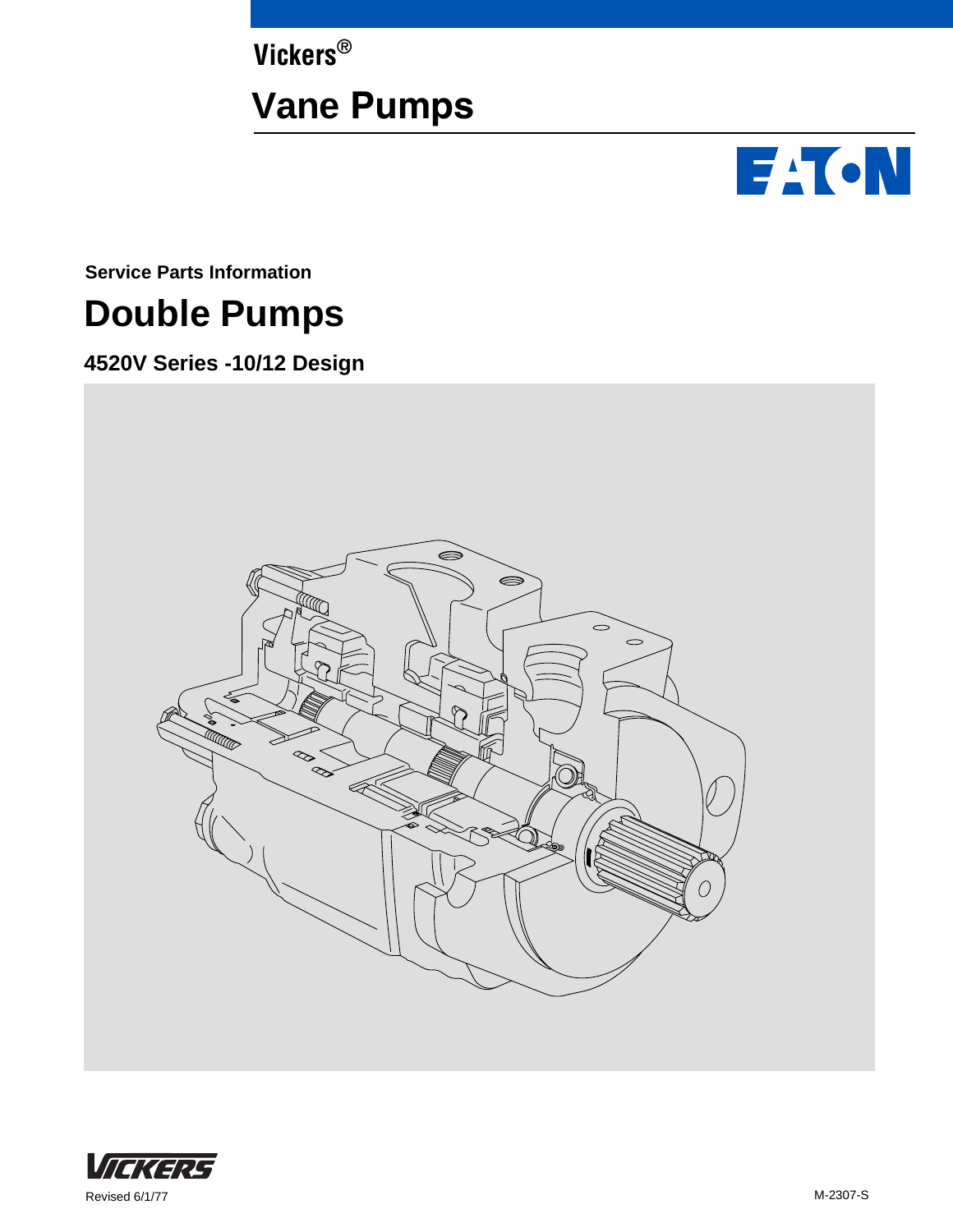| Cover  | Cover Type                | <b>Model Designation</b> |
|--------|---------------------------|--------------------------|
| 250824 | 4-Bolt                    | 4520V*A*-****10/12       |
| 252504 | Straight<br><b>Thread</b> | 4520V*E*-****10/12       |
| 257560 | <b>Flow Control</b>       | 4520V*E*-**2*10/12       |
| 257561 | <b>Flow Control</b>       | 4520V*E*-**4*10/12       |
| 257562 | <b>Flow Control</b>       | 4520V*E*-**6*10/12       |
| 257563 | <b>Flow Control</b>       | 4520V*E*-**7*10/12       |
| 257564 | <b>Flow Control</b>       | 4520V*E*-**8*10/12       |
| 257565 | <b>Flow Control</b>       | 4520V*E*-**10*10/12      |
| 257999 | <b>Flow Control</b>       | 4520V*E*-**12*10/12      |

| <b>Relief Valve</b><br>Sub-Assembly | <b>Relief Valve</b><br>Setting (psi) | <b>Model Designation</b> |
|-------------------------------------|--------------------------------------|--------------------------|
| 232794                              | 750                                  | 4520V***-***C10/12       |
| 232795                              | 1000                                 | 4520V***-***D10/12       |
| 232796                              | 1250                                 | 4520V***-****E10/12      |
| 232797                              | 1500                                 | 4520V***-***F10/12       |
| 232798                              | 1750                                 | 4520V***-***G10/12       |
| 232799                              | 2000                                 | 4520V***-***H10/12       |
| 233019                              | 2250                                 | 4520V***-****J10/12      |
| 233020                              | 2500                                 | 4520V***-***K10/12       |
|                                     |                                      |                          |

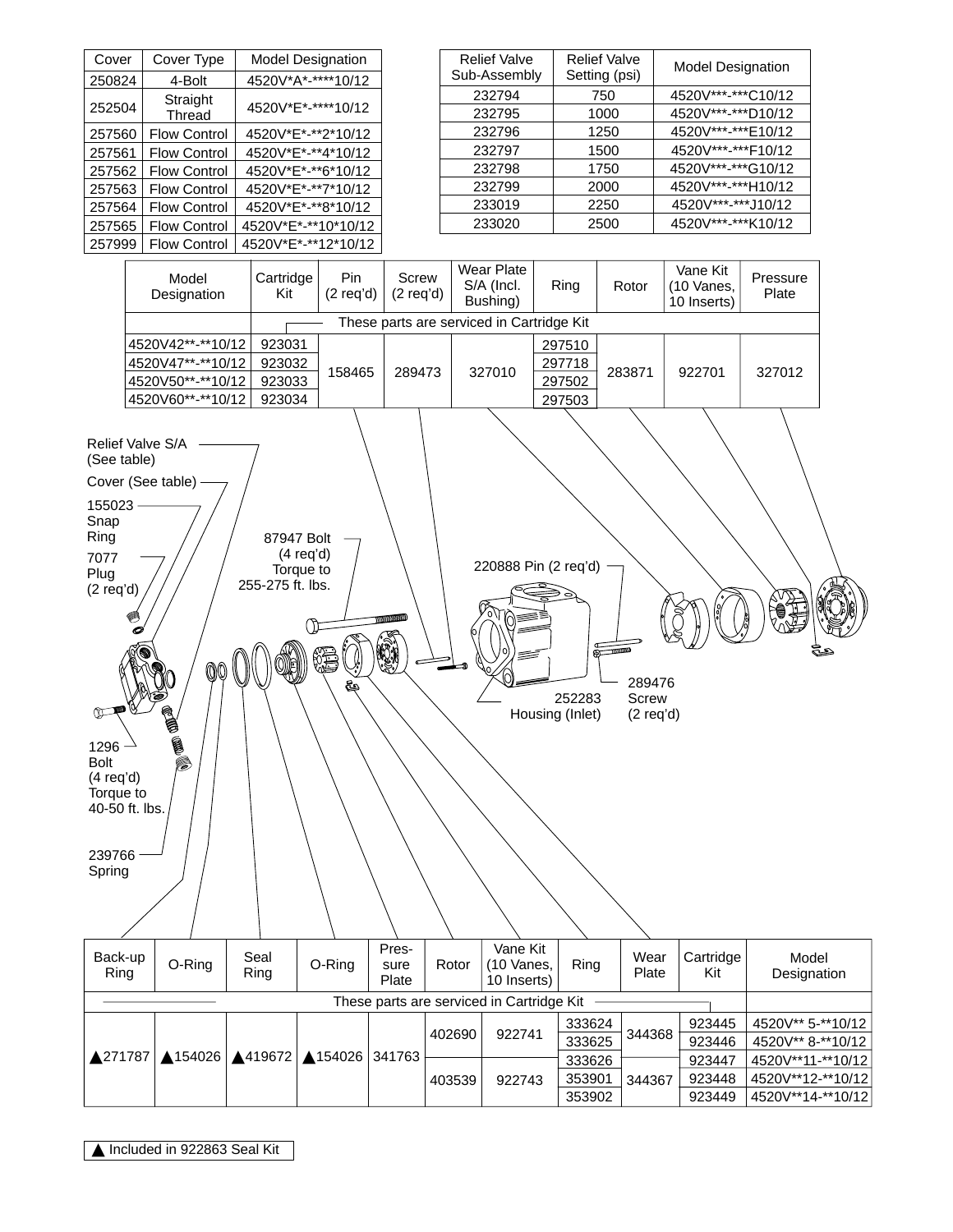